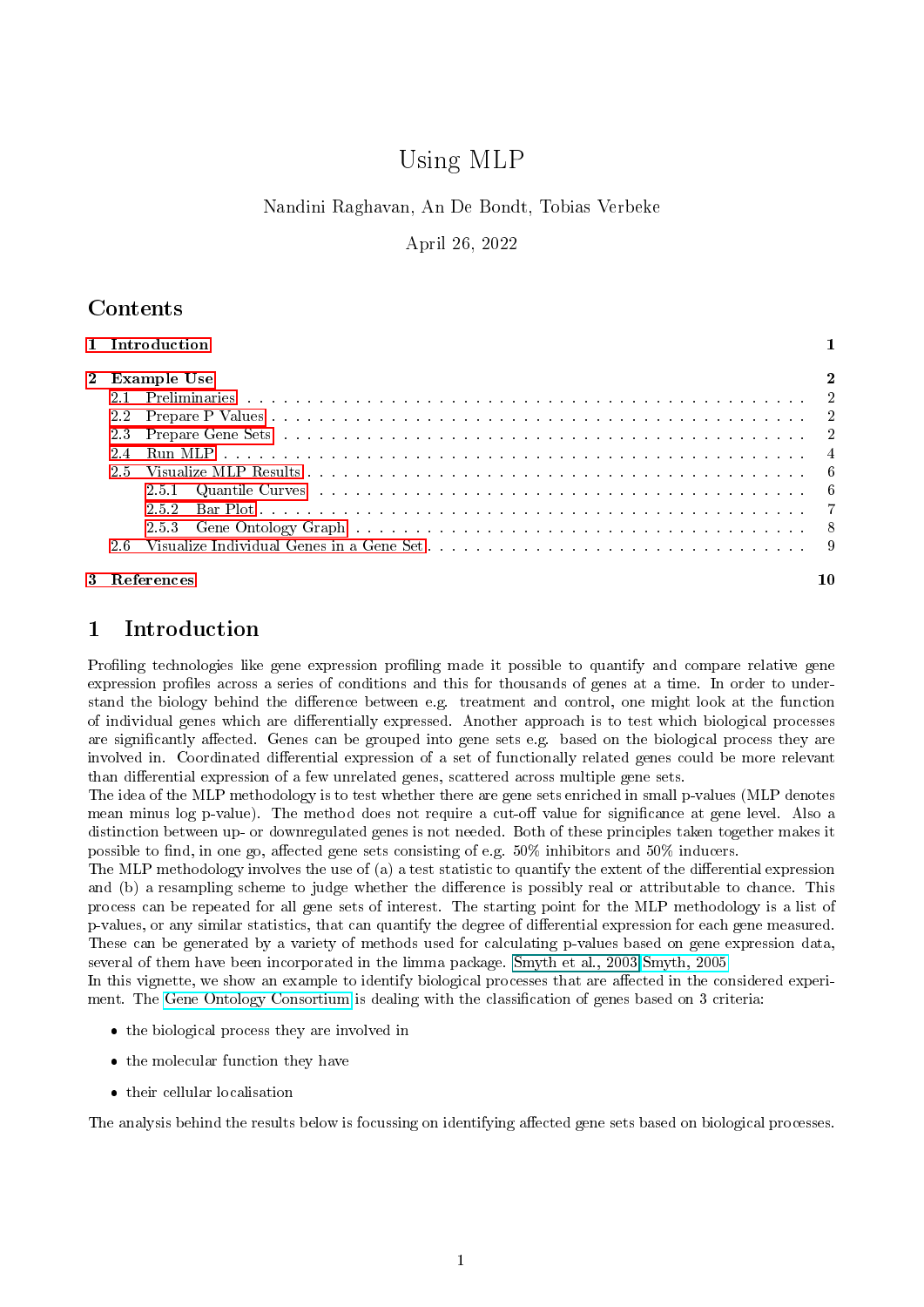# <span id="page-1-0"></span>2 Example Use

The example data is from an expression profiling experiment with 2 sample groups, comparing wild-type mice with animals of which 1 gene has been knocked out. Each of the groups consist of 6 mice. The expression array used is the Affymetrix' Mouse430 2. The gene expression measurements have been summarized using GC-RMA [\(Irizarry et al., 2003](#page-0-1) and [Wu et al., 2004\)](http://www.bepress.com/jhubiostat/paper1/) based on Entrez Gene probeset denitions [Dai et al., 2005.](#page-0-1)

#### <span id="page-1-1"></span>2.1 Preliminaries

```
> require(MLP)
> require(limma)
> library(AnnotationDbi)
```
Load the needed libraries and the preprocessed data.

```
> pathExampleData <- system.file("exampleFiles", "expressionSetGcrma.rda", package = "MLP")
> load(pathExampleData)
```

```
> annotation(expressionSetGcrma) <- "mouse4302"
```
It is advisable to make use of the annotation packages of the BrainArray group<sup>[1](#page-1-4)</sup> at the University of Michigan, but as these packages are unfortunately not officially part of BioConductor (and on the build servers used to build packages [and corresponding vignettes]), the code above allows for using the sub-optimal Affymetrix annotation.

# <span id="page-1-2"></span>2.2 Prepare P Values

Estimate the fold changes and standard errors by tting a linear model for each gene.

```
> ### calculation of the statistics values via limma
> group <- as.numeric(factor(pData(expressionSetGcrma)$subGroup1, levels = c("WT", "KO")))-1
> design <- model.matrix(~group)
> fit <- lmFit(exprs(expressionSetGcrma), design)
> fit2 <- eBayes(fit)
> results <- limma:::topTable(fit2, coef = "group", adjust.method = "fdr", number = Inf)
> pvalues <- results[,"P.Value"]
> names(pvalues) <- rownames(results)
> # since we moved towards using "_at", next step should be needed as well
> names(pvalues) <- sub("_at", "", names(pvalues))
```
## <span id="page-1-3"></span>2.3 Prepare Gene Sets

Create an object with the overview of the groups of genes you would like to consider. This object is a list of class geneSetMLP, where the slot names correspond to the gene set identifier and the slot content is a character vector of Entrez Gene identifiers for those genes belonging to that gene set. This object can be created using the getGeneSets function. This function has 3 parameters:

- species = a string being 'Human', 'Mouse', 'Rat', 'Dog' or 'Rhesus'
- **•** geneSetSource = a string or a data.frame (more info below)
- **entrezIdentifiers**  $=$  a character vector of Entrez Gene identifiers for which gene statistics are available

The geneSetSource can be a string, i.e. 'GOBP', 'GOMF', 'GOCC', 'KEGG' or 'REACTOME'. The downstream analysis in these cases will identify gene sets, publicly available, as defined by the [Gene Ontology Consortium](http://www.geneontology.org/) for the first 3, the [Kyoto Encyclopedia of Genes and Genomes](http://www.genome.jp/kegg/) and [REACTOME.](http://www.reactome.org) For the latter, species must be one of 'Human', 'Mouse', 'Rat' or 'Dog'. The geneSetSource can also be a data.frame with at least the following 4 columns:

- PATHWAYID  $=$  identifier of the gene set
- PATHWAYNAME  $=$  description of the gene set
- TAXID = taxonomy identifier (9606, 10090, 10116 or 9615 for respectively Human, Mouse, Rat or Dog)

<span id="page-1-4"></span><sup>&</sup>lt;sup>1</sup>See [here.](http://brainarray.mbni.med.umich.edu/Brainarray/Database/CustomCDF/genomic_curated_CDF.asp)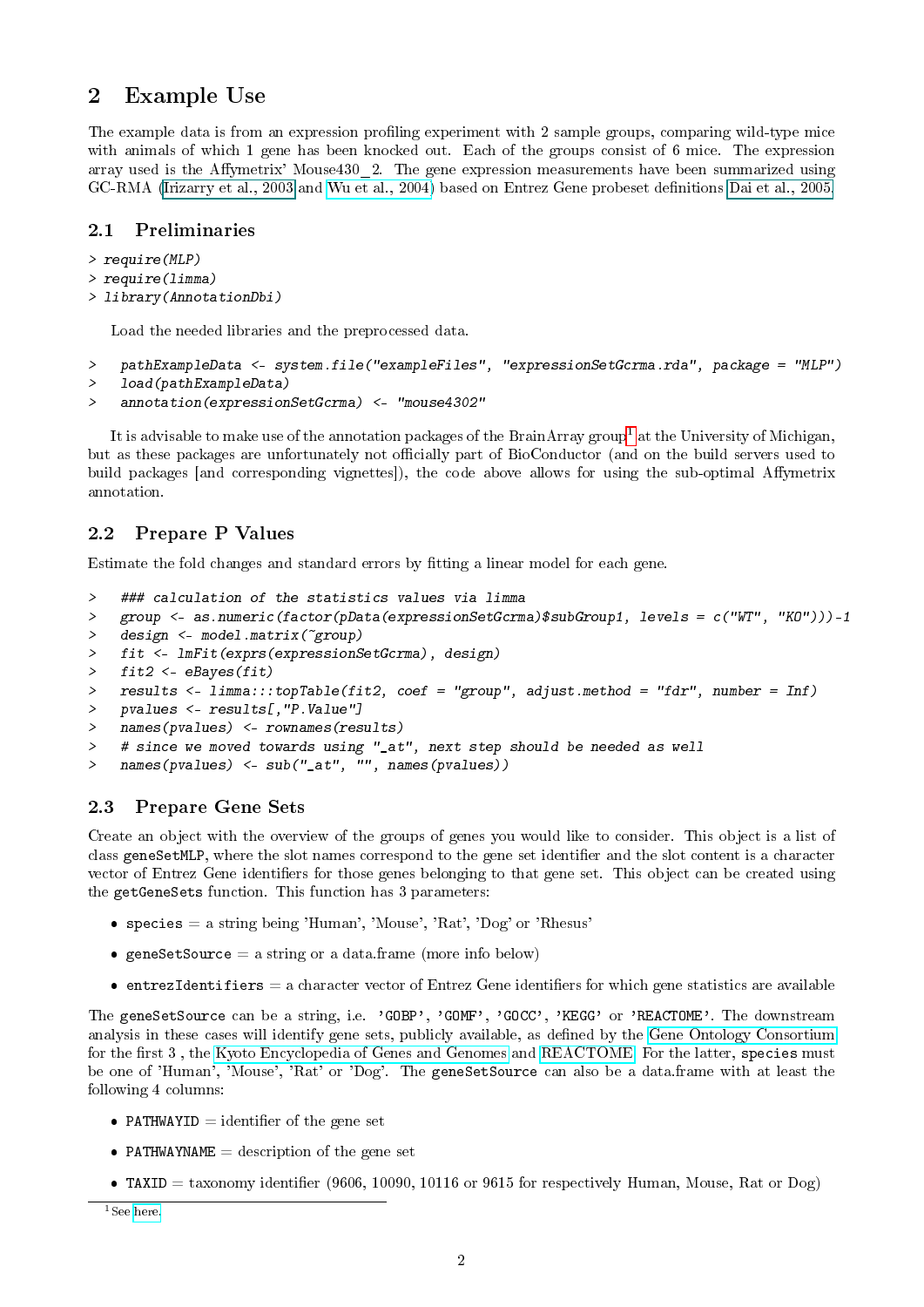• GENEID = Entrez Gene identifier belonging to that gene set

As an example, submitting the GO biological processes information as a data.drame would look like the data.frame below. In such a data.frame, the details of each gene set (identifier and description), is repeated as many times as the number of genes in that gene set and this for each species enclosed in the database.

```
PATHWAYID TAXID PATHWAYNAME GENEID
1 GO:0000002 10090 mitochondrial genome maintenance 18975
2 GO:0000002 10090 mitochondrial genome maintenance 19819
3 GO:0000002 10090 mitochondrial genome maintenance 27393
4 GO:0000002 10090 mitochondrial genome maintenance 27395
5 GO:0000002 10090 mitochondrial genome maintenance 27397
6 GO:0000002 10090 mitochondrial genome maintenance 57813
7 GO:0000002 10090 mitochondrial genome maintenance 83945
8 GO:0000002 10090 mitochondrial genome maintenance 226153
9 GO:0000002 10090 mitochondrial genome maintenance 382985
10 GO:0000002 10116 mitochondrial genome maintenance 83474
11 GO:0000002 10116 mitochondrial genome maintenance 291824
12 GO:0000002 10116 mitochondrial genome maintenance 298933
13 GO:0000002 10116 mitochondrial genome maintenance 309441
14 GO:0000002 10116 mitochondrial genome maintenance 309762
15 GO:0000002 10116 mitochondrial genome maintenance 360481
> geneSet <- getGeneSets(species = "Mouse",
+ geneSetSource = "GOCC",
+ entrezIdentifiers = names(pvalues)
+ )
> tail(geneSet, 3)
$`GO:1990923`
[1] "57746" "71981" "241624"
$`GO:1990923`<br>[1] "57746"<br>$`GO:1990971`
[1] "100952"
$`GO:1990971`<br>[1] "100952"<br>$`GO:1990972`
[1] "70945"
```
As mentioned above, the returned object is a list of class geneSetMLP. This object has attributes which are used for the downstream analysis.

```
> str(attributes(geneSet))
```
List of 5 \$ names : chr [1:1985] "GO:0000015" "GO:0000109" "GO:0000110" "GO:0000111" ... \$ species : chr "Mouse" \$ geneSetSource: chr "GOCC" \$ descriptions : Named chr [1:1985] "phosphopyruvate hydratase complex" "nucleotide-excision repair co ..- attr(\*, "names")= chr [1:1985] "GO:0000015" "GO:0000109" "GO:0000110" "GO:0000111" ... \$ class : chr [1:2] "geneSetMLP" "list"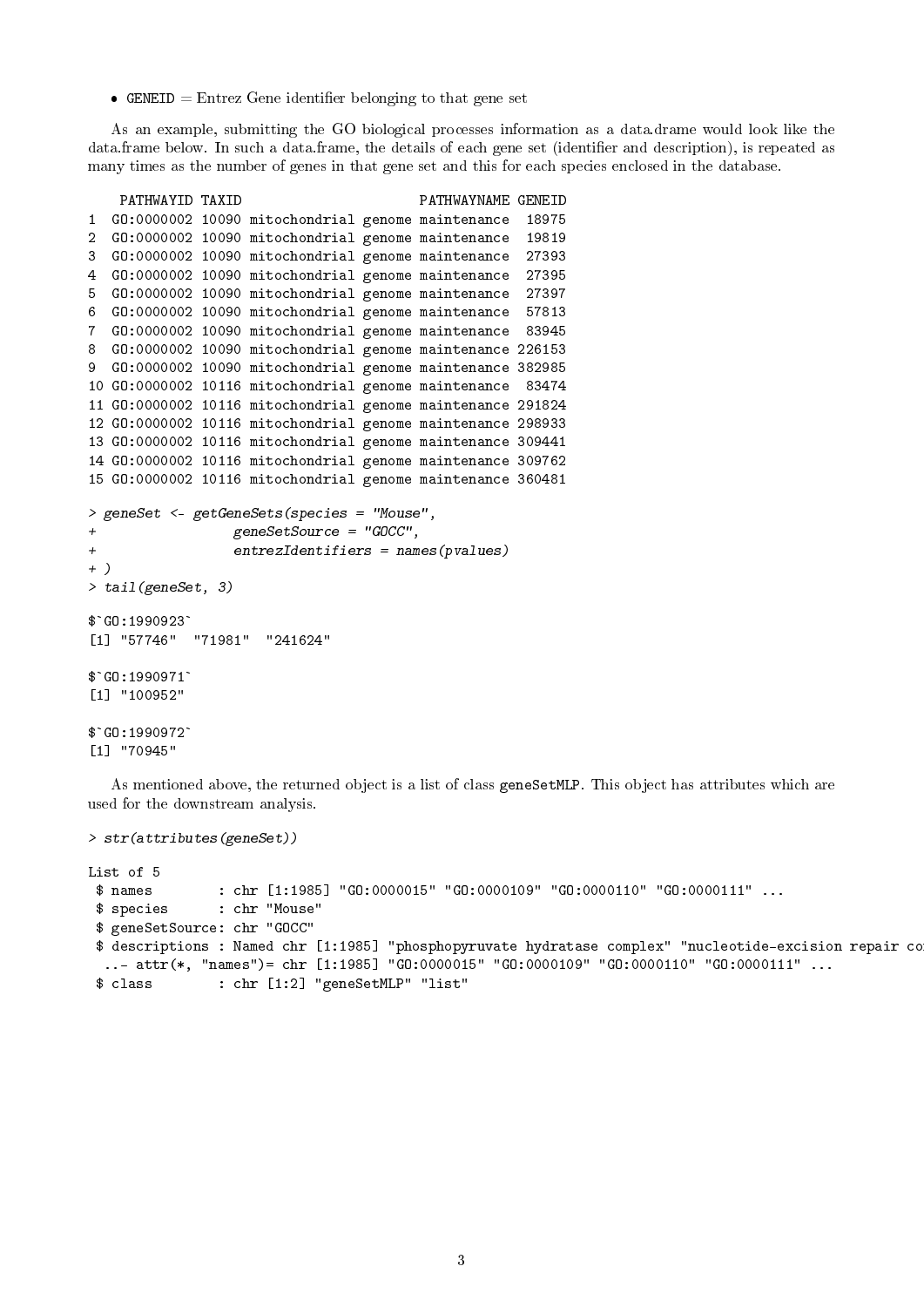## <span id="page-3-0"></span>2.4 Run MLP

Run the actual MLP. To retrieve exact reproducible results, the seed is set in advance. The MLP function has 10 parameters, many of them can remain on their default values:

- $\bullet$  geneSet = object of class geneSetMLP created by getGeneSets
- $\bullet$  geneStatistic = named numeric vector corresponding to a gene-specific statistic, such as a p-value. The names are the corresponding Entrez Gene identifiers. This vector has the same length as the character vector submitted as entrezIdentifiers to the getGeneSets function.
- $\bullet$  minGenes = minimal number of genes for a gene set to be considered in the analysis, default 5
- $\bullet$  maxGenes = maximal number of genes for a gene set to be considered in the analysis, default 100
- $\bullet$  rowPermutations = logical indicating whether critical values for the geneSet are computed using a permutation of the geneStatistics, default TRUE. The alternative is column permutations which requires a matrix of p-values corresponding to permutations of the original samples to be input. This latter option has not been fully implemented.
- $\bullet$  nPermutations = number of permutations to be used for calculating the critical value for a certain geneSet.
- $\bullet$  smoothPValues = logical indicating whether smoothing is desirable or not, default TRUE
- probabilityVector = vector of probabilities at which critical value curves for the geneSet are to be calculated. Default is  $c(0.5, 0.9, 0.95, 0.99, 0.999, 0.9999, 0.99999)$  corresponding to p-values of respectively 0.5, 0.1, 0.01, 0.001 etc.
- $\bullet$  df = degrees of freedom for the smoothing parameter used in smoothPValues. The higher, the more smooth, default 9.
- $\bullet$  addGeneSetDescription = logical indicating whether adding gene sets annotation to the MLP output is desirable or not, default TRUE.

```
> set.seed(111)
> mlpOut <- MLP(
+ geneSet = geneSet,
+ geneStatistic = pvalues,
+ minGenes = 5,
+ maxGenes = 100,
+ rowPermutations = TRUE,
            nPermutations = 50,
            smoothPValues = TRUE,+ probabilityVector = c(0.5, 0.9, 0.95, 0.99, 0.999, 0.9999, 0.99999),
            df = 9)
> head(mlpOut)
       totalGeneSetSize testedGeneSetSize geneSetStatistic geneSetPValue
GO:0042613 12 10 0.9461005 0.01638098
G0:0045179 13 12 0.8497501 0.02603172
GO:0042611 38 18 0.7644952 0.03041508
GO:0097208 9 9 8 0.8910450 0.03140953
GO:0030670 27 22 0.7286911 0.03215058
GO:0046696 6 5 0.9759829 0.03846558
                   geneSetDescription
GO:0042613 MHC class II protein complex
GO:0045179 apical cortex
GO:0042611 MHC protein complex
GO:0097208 alveolar lamellar body
GO:0030670 phagocytic vesicle membrane
GO:0046696 lipopolysaccharide receptor complex
```
Some properties of the MLP procedure , as well as some parts of the implemented procedure, assume that the geneStatistic has a uniform distribution between 0 and 1 under the null hypothesis for a given analysis. The returned object is a data.frame of class MLP with at least 4 columns: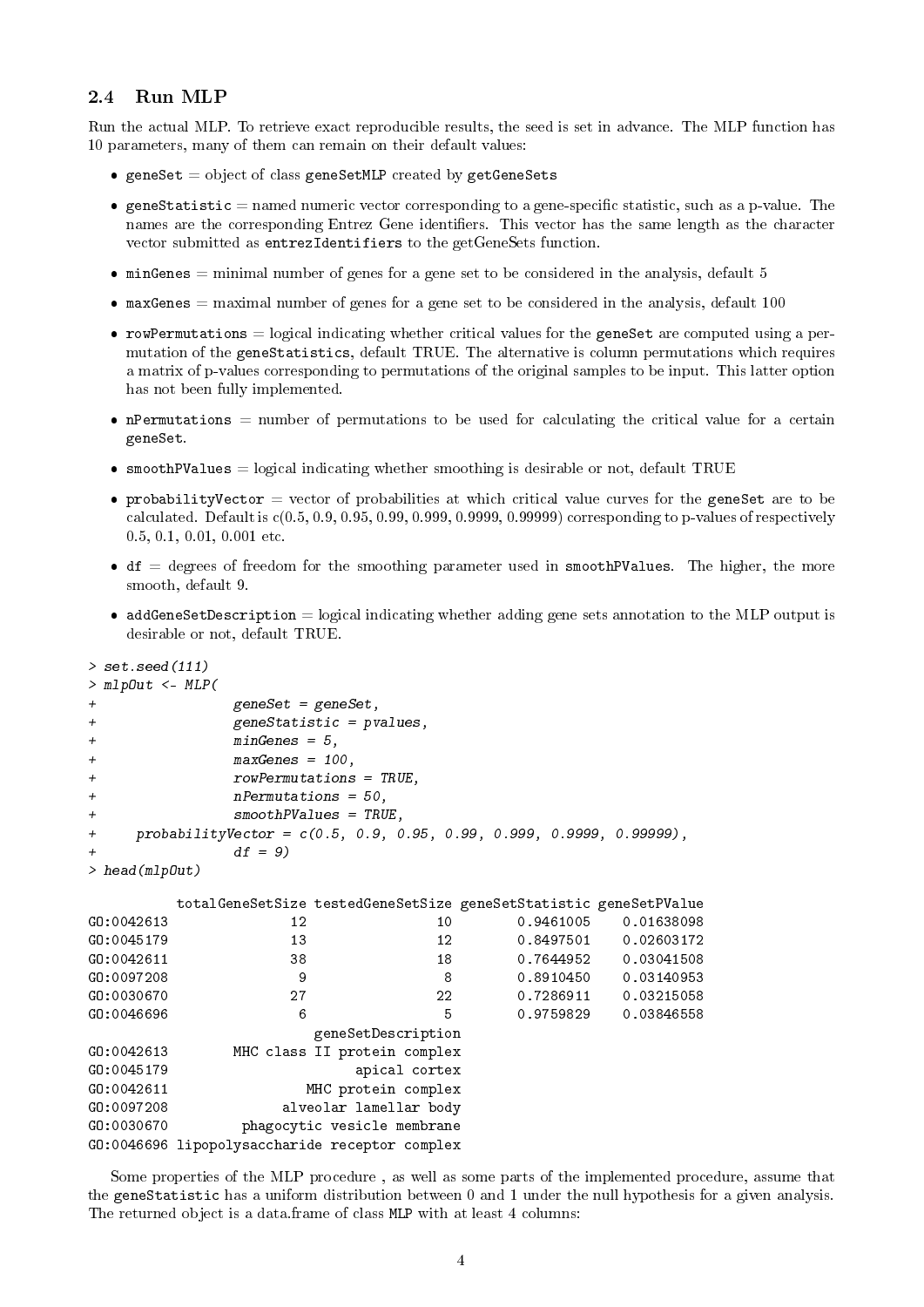- $\bullet$  totalGeneSetSize = total number of genes in the corresponding gene set
- $\bullet$  testedGeneSetSize = number of genes in the corresponding geneSet for which a gene statistic has been submitted
- geneSetStatistic = mean of the -log10 of the genes tested in that geneSet
- **•** geneSetPValue = p-value associated with the geneSetStatistic

This object has attributes which are used for visualising the analysis results.

```
> str(attributes(mlpOut))
```

```
List of 6
 $ names \text{c} : chr [1:5] "totalGeneSetSize" "testedGeneSetSize" "geneSetStatistic" "geneS
 $ class : chr [1:2] "MLP" "data.frame"
 $ row.names : chr [1:921] "GO:0042613" "GO:0045179" "GO:0042611" "GO:0097208" ...
 $ species : chr "Mouse"<br>$ geneSetSource : chr "GOCC"
 $ geneSetSource
 $ quantileCurveInformation:List of 5
  ..$ x0 : Named num [1:921] 3.61 8.19 8.6 4 2.45 ...
  .. ..- attr(*, "names")= chr [1:921] "GO:0000109" "GO:0000118" "GO:0000123" "GO:0000124" ...
  ..$ y0 : Named num [1:921] 0.502 0.423 0.415 0.483 0.42 ...
  .. ..- attr(*, "names")= chr [1:921] "GO:0000109" "GO:0000118" "GO:0000123" "GO:0000124" ...
  ..$ xtp: num [1:921, 1:7] 0.432 0.441 0.442 0.433 0.422 ...
  .. ..- attr(*, "dimnames")=List of 2
  .. .. ..$ : chr [1:921] "GO:0000109" "GO:0000118" "GO:0000123" "GO:0000124" ...
  .. .. ..$ : chr [1:7] "Curve0.5" "Curve0.9" "Curve0.95" "Curve0.99" ...
  ..$ qi : num [1:7] 0.5 0.9 0.95 0.99 0.999 ...
  ..$ lqi: NULL
```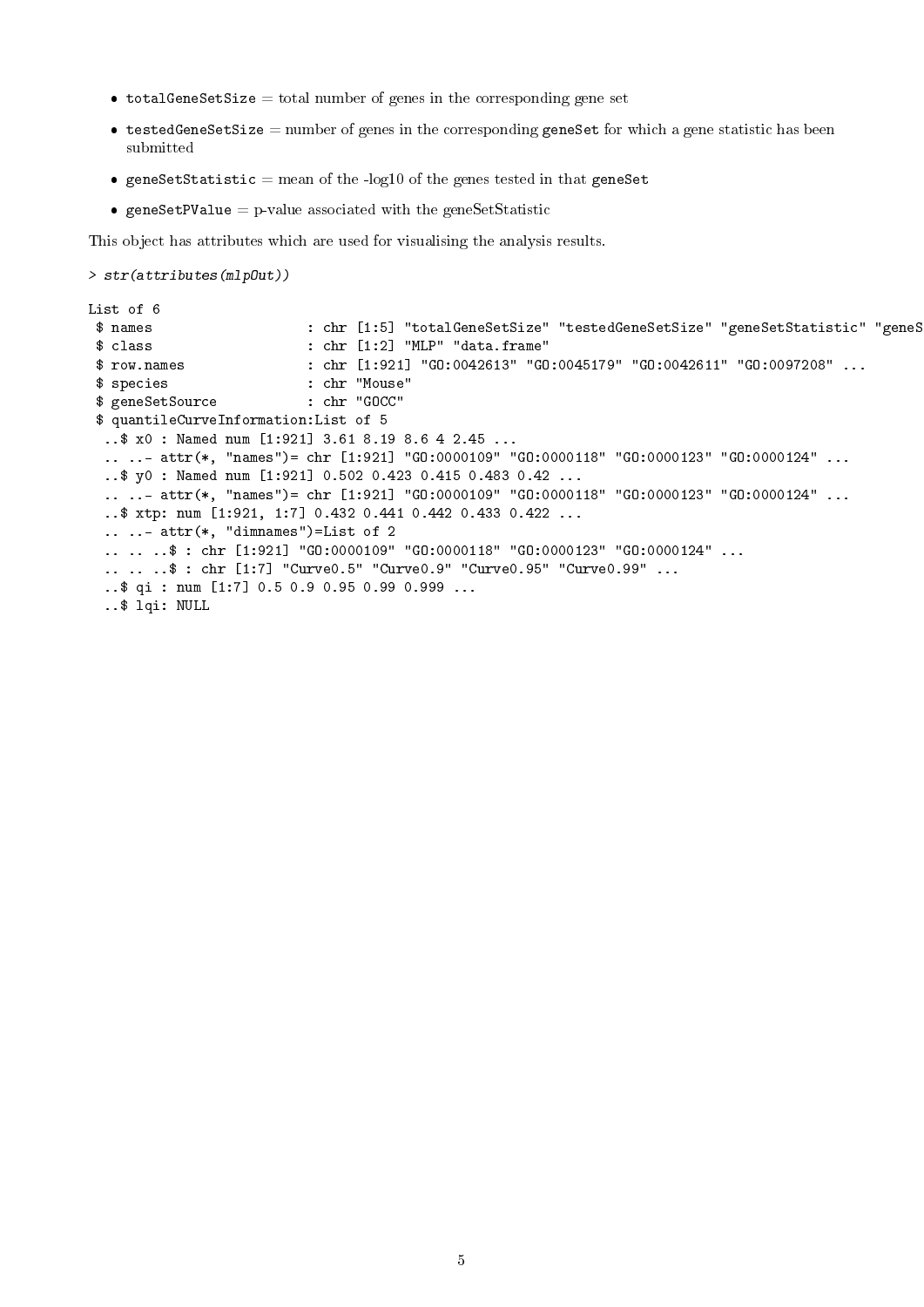## <span id="page-5-0"></span>2.5 Visualize MLP Results

Three different types of plots are made available. The type of the plot is indicated with the type argument which can be one of

```
plot(., type = "quantileCurves")
plot(., type = "barplot")
plot(., type = "GOgraph")
```
#### <span id="page-5-1"></span>2.5.1 Quantile Curves

This visualisation shows the relationship between the geneSetStatistic and the size of the gene sets. It also indicates the quantiles of interest as specified as probabilityVector in the MLP function. The most significant gene sets are plotted above the smooth curve.

```
> pdf("mlpQuantileCurves.pdf", width = 10, height = 10)
```

```
> plot(mlpOut, type = "quantileCurves")
```

```
> tmp <- dev. of f()
```


Figure 1: Example of a quantile curve for the MLP results. Every dot represents a gene set. Every line represents a smoothing of the quantile per gene set size.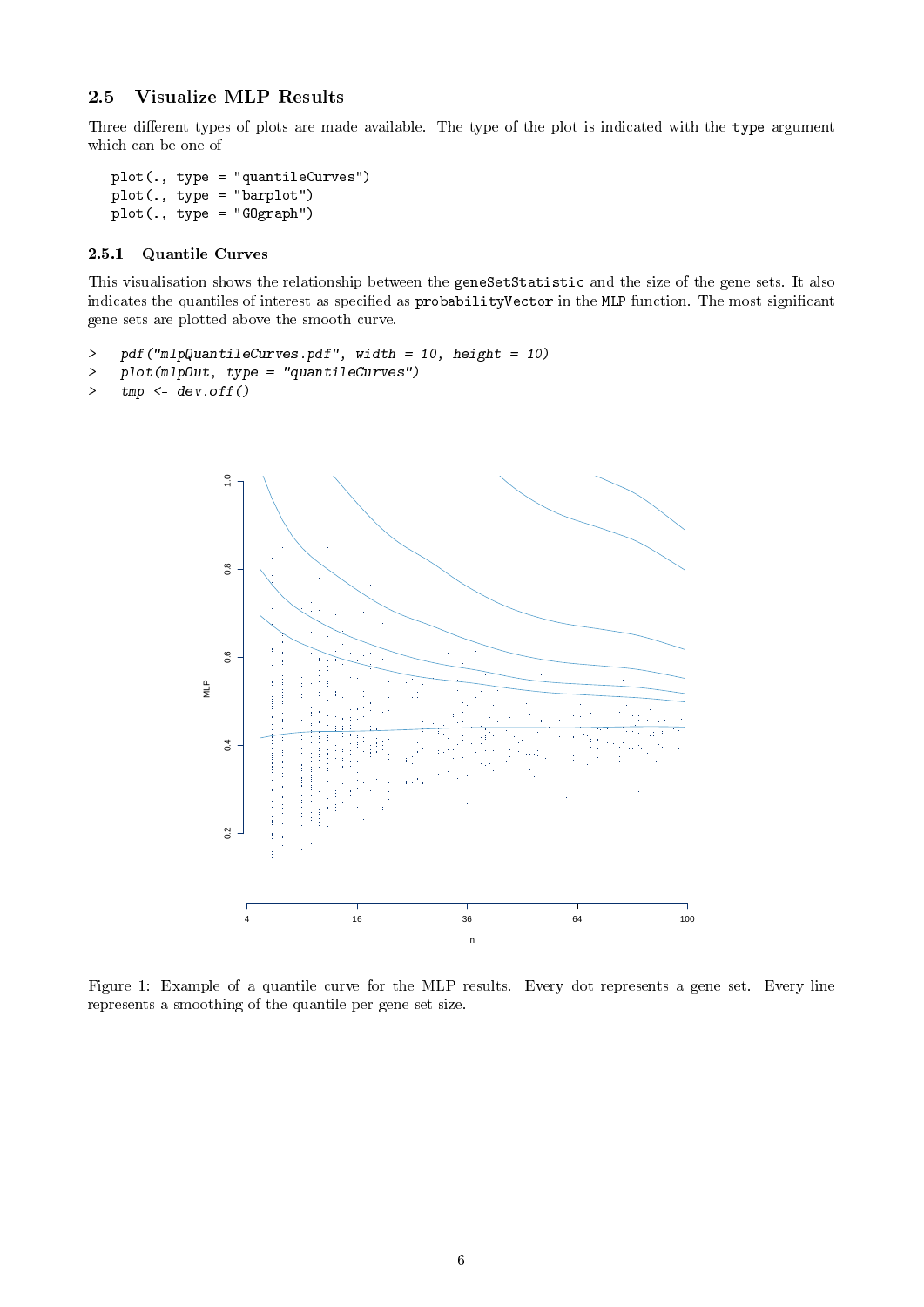#### <span id="page-6-0"></span>2.5.2 Bar Plot

For this type of plot there are some extra parameters of interest:

- $nRow = number of gene sets to include in the graph, default is 20$
- $\bullet$  barColors = vector of colors, default is a shade of grey per bar. The 3 possible shadings correspond to the % of genes in a gene set tested as compared to the total number of genes, the darker, the bigger the portion of genes tested.
- ylab =label for the y-axis
- > pdf("mlpBarplot.pdf", width = 10, height = 10)
- > op <- par(mar =  $c(30, 10, 6, 2)$ )
- > plot(mlpOut, type = "barplot", ylab = "-log10(gene set p-value)")

```
> par(op)
```
 $>$  tmp  $\leq$  dev. of f()



Figure 2: Example of a barplot for the MLP results. The height of a bar represents the significance (log10(geneSetPValue)) of the gene set indicated on the x-axis. The number between brackets represent the number of genes within that gene set (number of genes for which a gene statistic has been submitted as well as the total number of genes).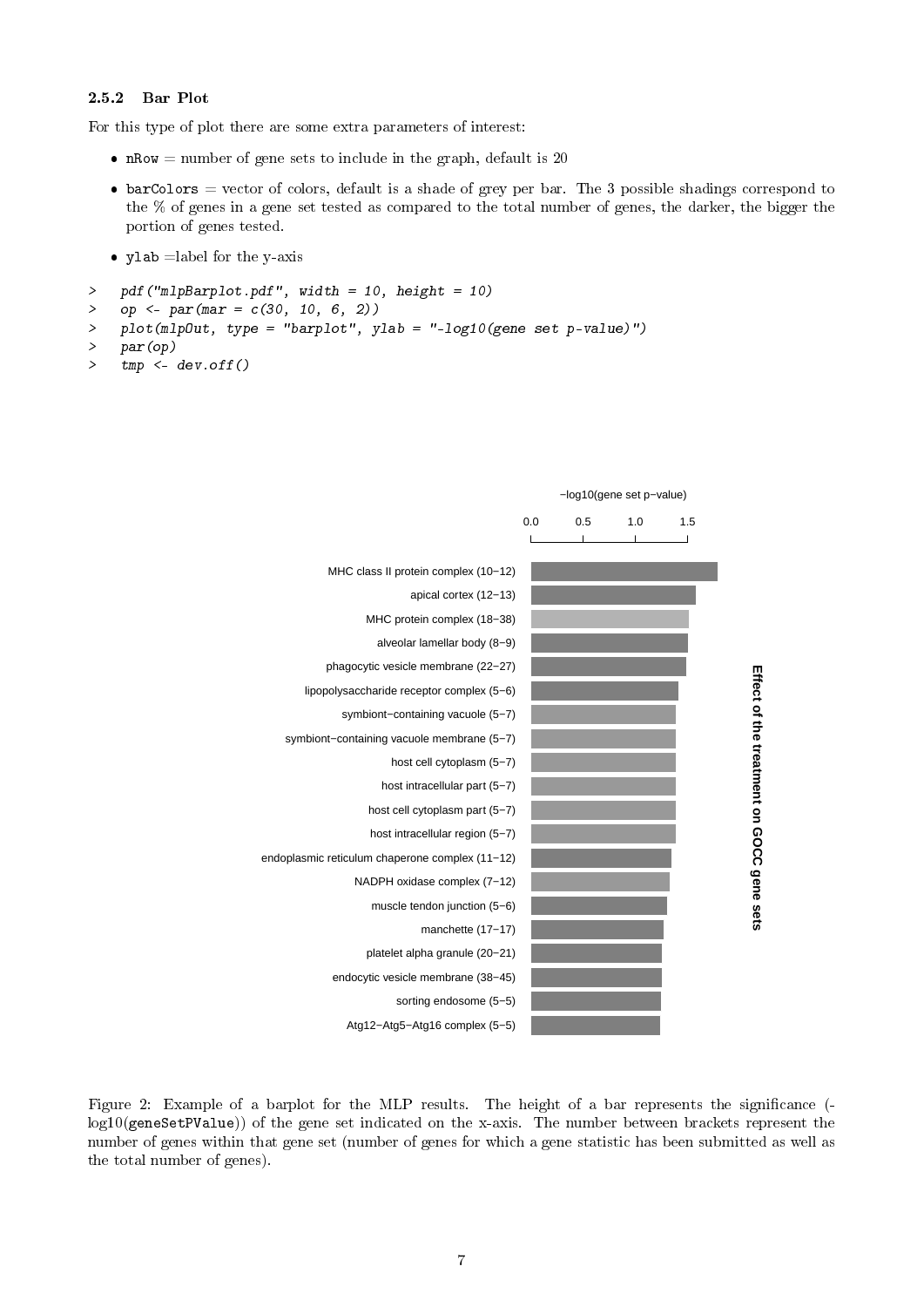#### <span id="page-7-0"></span>2.5.3 Gene Ontology Graph

As the title indicates, this type of plot is only possible if the geneSetSource was 'GOBP', 'GOMF' or 'GOCC'. Also for this type of plot there is some extra parameters:

- $\bullet$  nRow = number of gene sets as basis to create the graph, default is low, i.e. 5. The higher this number, the more populated the graph gets.
- $ncutDescPath = number of characters at which the pathway description should be cut (depends on figure)$ size)

```
> pdf("mlpGOgraph.pdf", width = 8, height = 6)
```
- > op <-  $par(max = c(0, 0, 0, 0))$
- > plot(mlpOut, type = "GOgraph", nRow = 10, nCutDescPath = 15)
- > par(op)
- $>$  tmp  $\leq$  dev. of  $f()$



Figure 3: Example of a GOgraph for the MLP results. Every elipse represents a gene set. The color indicates the signicance, the more green, the more signicant. The connectors indicate the parent - child relationship. The number between brackets represent the number of genes within that gene set (number of genes for which a gene statistic has been submitted as well as the total number of genes)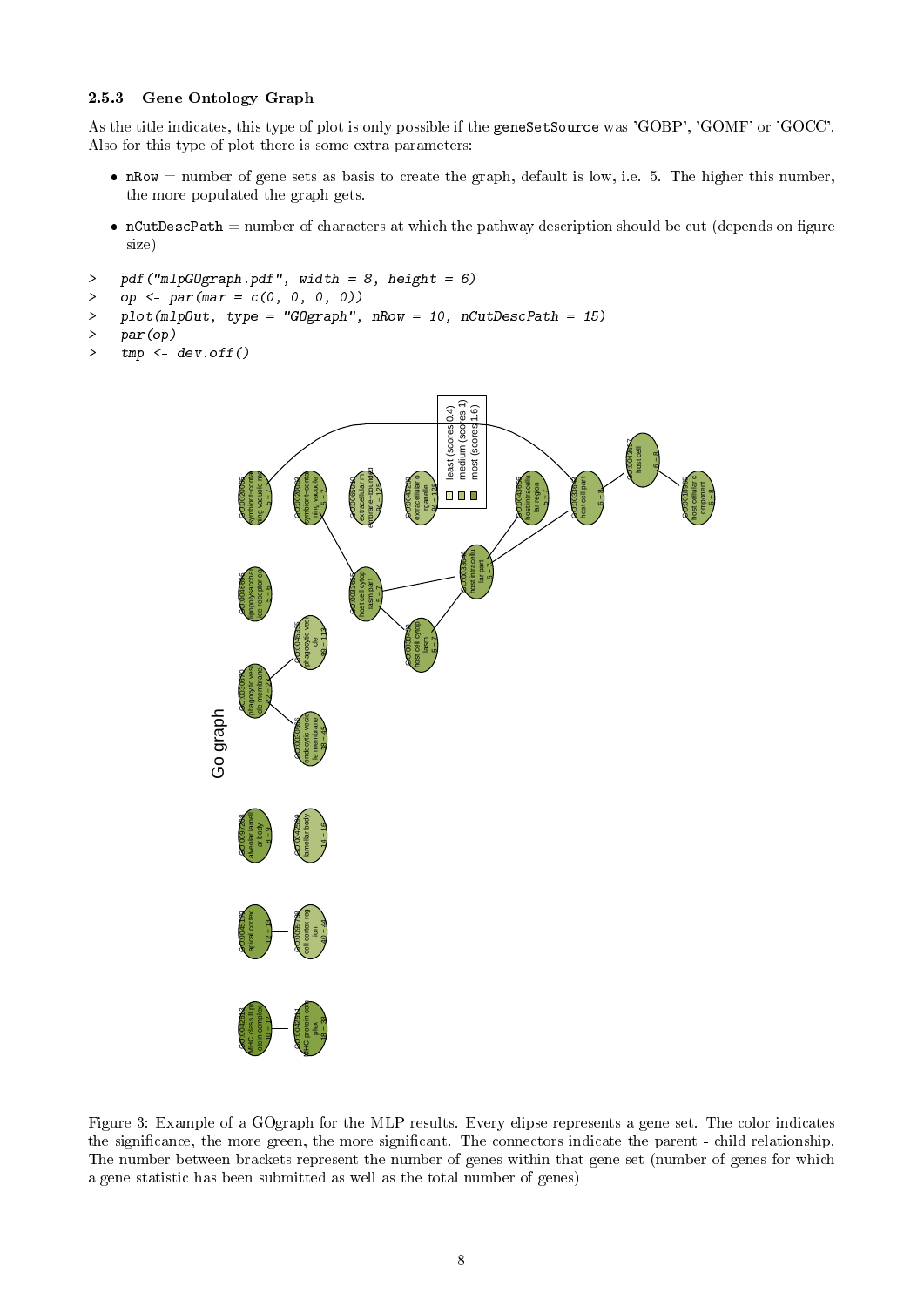#### <span id="page-8-0"></span>2.6 Visualize Individual Genes in a Gene Set

To know which genes contribute most to the signicance of a gene set or to focus on a certain gene set of interest, you can plot the significance of each gene beloning to that gene set. This plot shows the significance (-log10(geneStatistic)) of the genes within the gene set of interest. The plotGeneSetSignificance function needs 4 parameters and there is also one optional parameter:

- **•** geneSet = object of class geneSetMLP created by  $getGenesets$
- geneSetIdentifier = identifier of the gene set of interest
- **geneStatistic** = named numeric vector which should have a uniform distribution between 0 and 1. The names are the corresponding Entrez Gene identifiers.
- $\bullet$  annotationPackage = string representing the annotation package used to retrieve gene symbols and gene descriptions
- $\bullet$  barColors = optional color vector

```
> geneSetID <- rownames(mlpOut)[1]
> pdf("geneSignificance.pdf", width = 10, height = 10)
> op <- par(mar = c(25, 10, 6, 2))
> plotGeneSetSignificance(
               geneset = geneSet,+ geneSetIdentifier = geneSetID,
+ geneStatistic = pvalues,
+ annotationPackage = annotation(expressionSetGcrma)
+ )
> par(op)
> tmp \leq dev.off()
```


Figure 4: Example of a gene signicance plot for a gene set of interest. The height of a bar represents the significance  $(-\log 10(\text{geneStatic}))$  of the gene indicated on the x-axis.